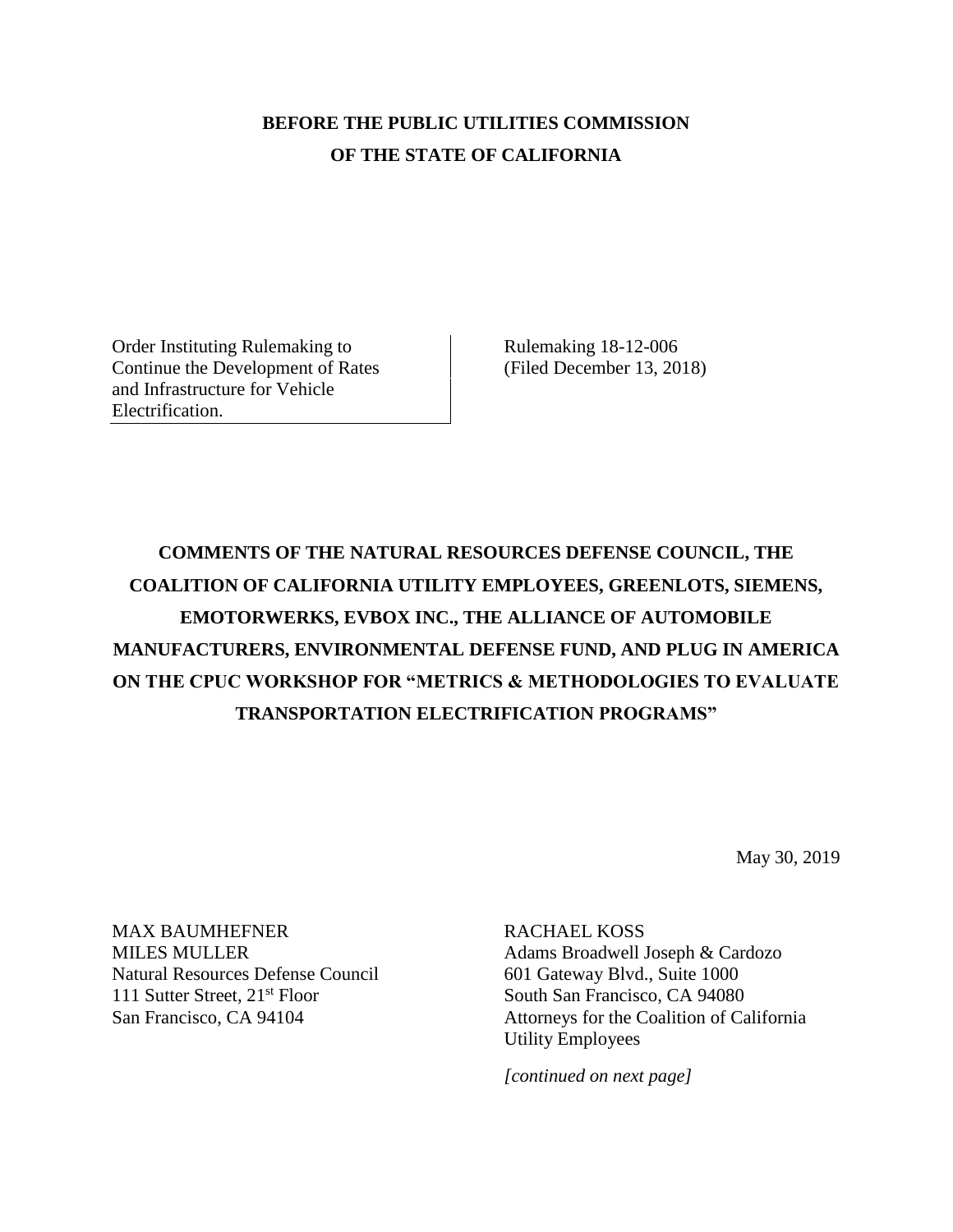THOMAS ASHLEY **Greenlots** 777 S. Alameda Street, 2nd Floor Los Angeles, CA 90021

CHRIS KING BONNIE DATTA Siemens 4000 E. Third Ave. Foster City, CA 94404

#### DAVID SCHLOSBERG

Electric Motor Werks, Inc. 846 Bransten Road San Carlos, CA 94070

KATHERINE STAINKEN Plug In America 6380 Wilshire Blvd., Suite 1000 Los Angeles, CA 90048

STEVEN DOUGLAS Alliance of Automobile Manufacturers 1415 L Street, Suite 1190 Sacramento, CA 95814

MEGHA LAKHCHAURA EVBox Inc. Level 4, #450A, 845 Market Street San Francisco, CA 94103

LARISSA KOEHLER MEGAN MEYERS Environmental Defense Fund 123 Mission Street, 28th Floor San Francisco, CA 94105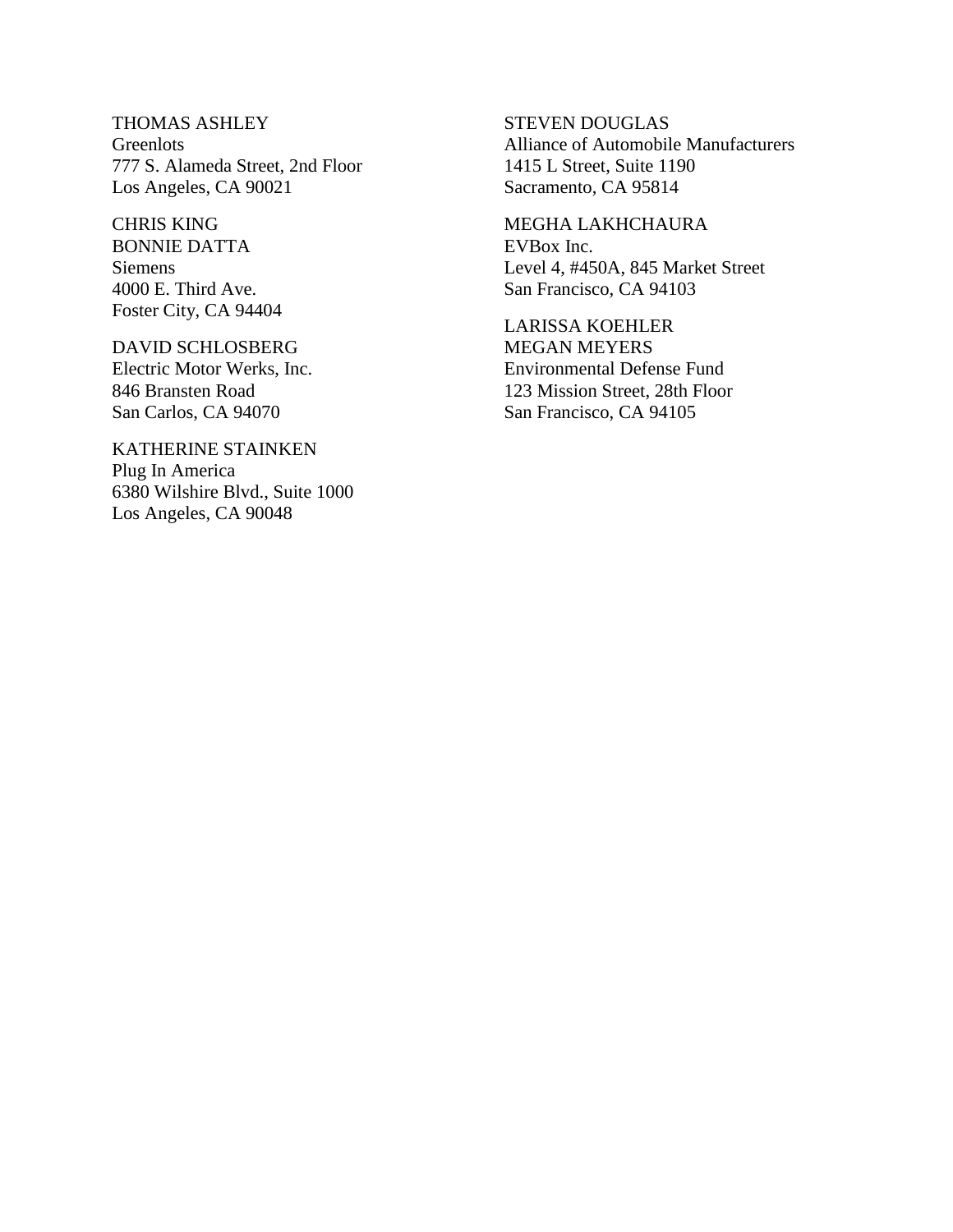# **TABLE OF CONTENTS**

| II. SB 350 REQUIRES MINIMIZING COSTS AND MAXIMIZING BENEFITS, AND DELIBERATELY |
|--------------------------------------------------------------------------------|
|                                                                                |
| III. METRICS FOR EVALUATING THE SUCCESS OF PROGRAMS SHOULD FOCUS ON FUEL COST  |
| SAVINGS, LOAD SHIFTING TO OFF-PEAK HOURS, AND PORT DEPLOYMENT-NOT EV           |
|                                                                                |
|                                                                                |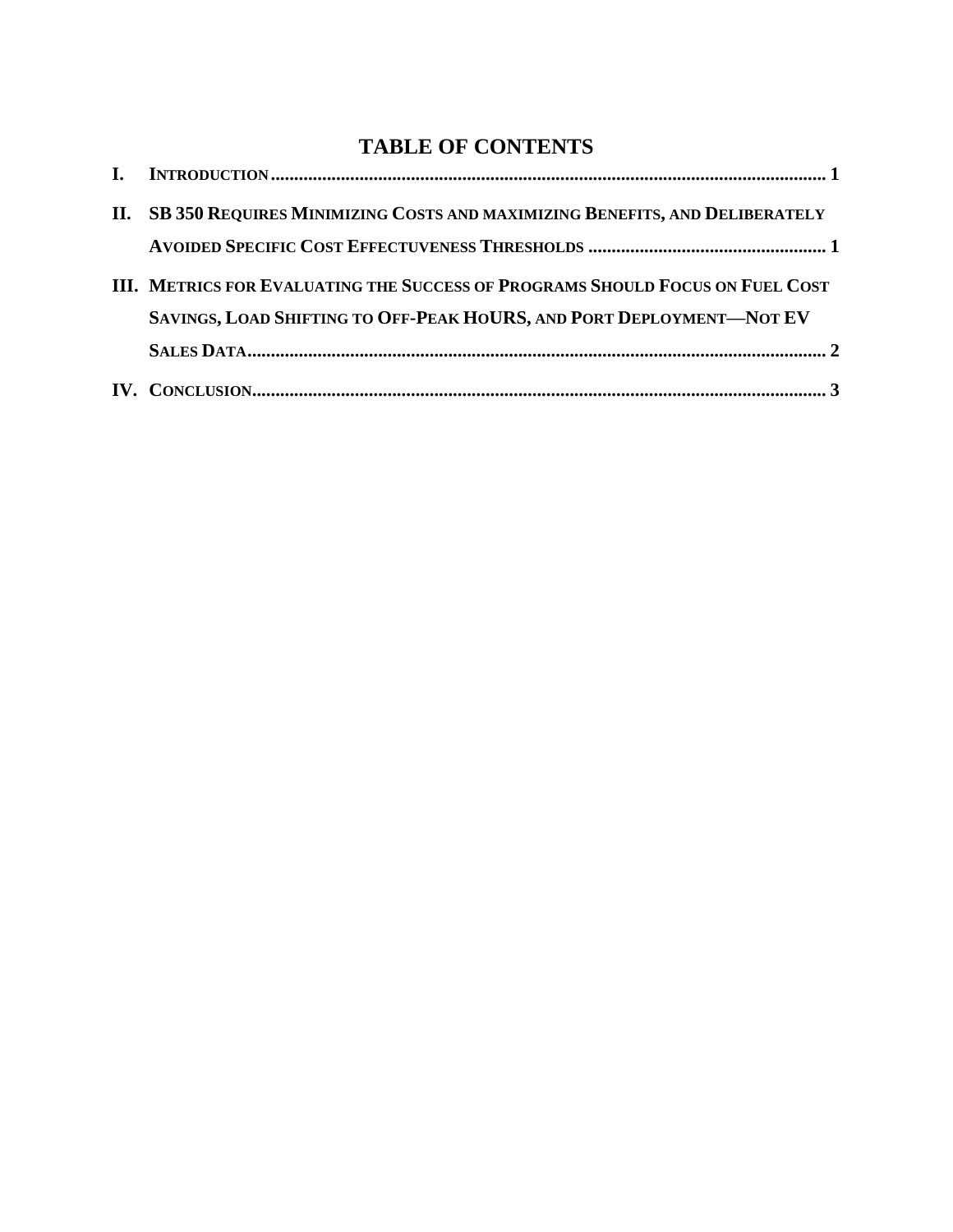#### <span id="page-3-1"></span><span id="page-3-0"></span>**I. INTRODUCTION**

The CPUC held a workshop on May 9, 2019 to discuss the data collection, reporting, evaluation methodologies, and metrics being collected through the investor-owned utilities' transportation electrification programs, implemented pursuant to requirements established in Senate Bill 350. The goals of the workshop were to finalize the key research questions related to the utilities' initial SB 350 investments and identify evaluation metrics and methodologies that can best determine the most "successful" programs. The Natural Resources Defense Council (NRDC), the Coalition of California Utility Employees (CUE), Greenlots, Siemens, eMotorWerks, EVBox Inc., the Alliance of Automobile Manufacturers, Environmental Defense Fund (EDF), and Plug In America submit these comments on the workshop.

### **II. SB 350 REQUIRES MINIMIZING COSTS AND MAXIMIZING BENEFITS, AND DELIBERATELY AVOIDED SPECIFIC COST EFFECTUVENESS THRESHOLDS**

While it is critical to ensure that future transportation electrification investments are minimizing costs and maximizing benefits, miring review of future programs in required showings of specific cost-effectiveness thresholds would be inappropriate and would impede SB 350's goal of widespread transportation electrification. The Transportation Electrification Framework TEF (TEF) Scoping Memo sets outs "consideration of cost-effectiveness metric(s)" within the scope of issues to be addressed by the TEF in developing a framework for review "aligned with the goals of Senate Bill (SB) 350," and several parties touched upon on costeffectiveness during the May  $9<sup>th</sup>$  workshop. The statutory standard set out by SB 350, however, does not require a showing of cost effectiveness, and instead states that "programs proposed by electrical corporations shall seek to minimize overall costs and maximize overall benefits." The legislature did not require that "minimized costs" must exceed "maximized benefits" by a specific margin or that a cost test akin to those described in the Commission's *Standard Practice Manual* should be developed. In fact, SB 350 deliberately avoided the artificial certainty that numerical tests attempt to provide (as well as the associated protracted debates as to underlying assumptions and impossible-to-answer counterfactuals).

In aligning the development of metrics for the TEF with the goals of SB 350, as well as with the comments made by several parties and panelists during the workshop, the Commission

1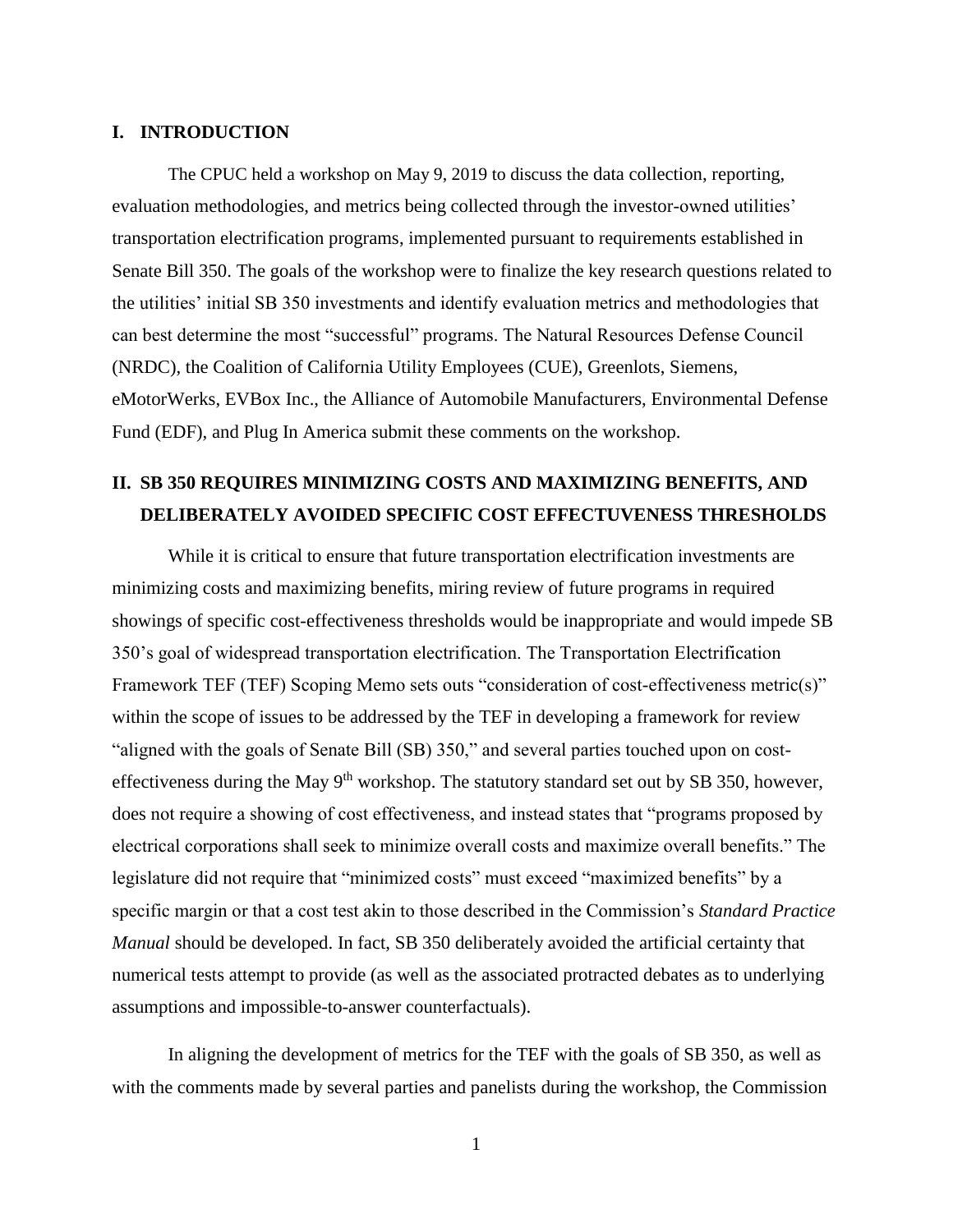should similarly avoid specific cost-effectiveness metrics or singular reliance on numerical metrics such as \$/GHG reduction, \$/incremental EV adoption, and \$/kWh load shift (as outlined in the workshop notice). Instead, the Commission should ensure the utilities are abiding by SB 350's statutory directive to minimize costs and maximize benefits by encouraging the utilities to pursue novel programs that could reduce "per port" or "per customer" expenditures and scale up to meet California's ambitious EV deployment goals.

# <span id="page-4-0"></span>**III.METRICS FOR EVALUATING THE SUCCESS OF PROGRAMS SHOULD FOCUS ON FUEL COST SAVINGS, LOAD SHIFTING TO OFF-PEAK HOURS, AND PORT DEPLOYMENT—NOT EV SALES DATA**

Metrics aimed at "incremental EV adoption," invoke impossible to answer counterfactuals regarding attribution. Multiple factors contribute to every EV purchase decision—and these factors often differ across program design, vehicle type, and ownership structure—making attributing a single purchase to any single factor impossible (or at least quixotic). While the desire to evaluate incrementality from the IOU's transportation electrification programs is well-placed, accurate and meaningful measurements of incremental EV adoption is challenging. The Commission should not look to sales data as a way of gauging incremental EV adoption, but should instead look to easier-to-measure metrics that correspond to the justification for the investment of utility customer funds (e.g., improved utilization of the grid and facilitating the integration of variable generation) and the factor which consumer research reveals is the biggest motivator of EV purchase decisions (i.e., fuel cost savings).

The Commission could much more easily determine if IOU programs are delivering fuel cost savings and improving load factor during off-peak hours, rather than resorting to spending millions of dollars in consulting fees trying to answer the question "*Would someone have bought that EV but for that charging station?*" Comparisons between the average cost paid for electricity and the CEC forecast of gas prices would provide a much simpler (and more reliable) evaluation of incrementality based on the single biggest motivator of EV purchase decisions. Similarly, the Commission could evaluate the percent of kilowatt hours consumed during the equivalent of offpeak hours (data that is already being tracked by some IOUs), to determine the success of the various programs in improving grid utilization. As proposed in the SDG&E Companion Incentive Mechanism for the Residential Charging Program, the successful deployment of

2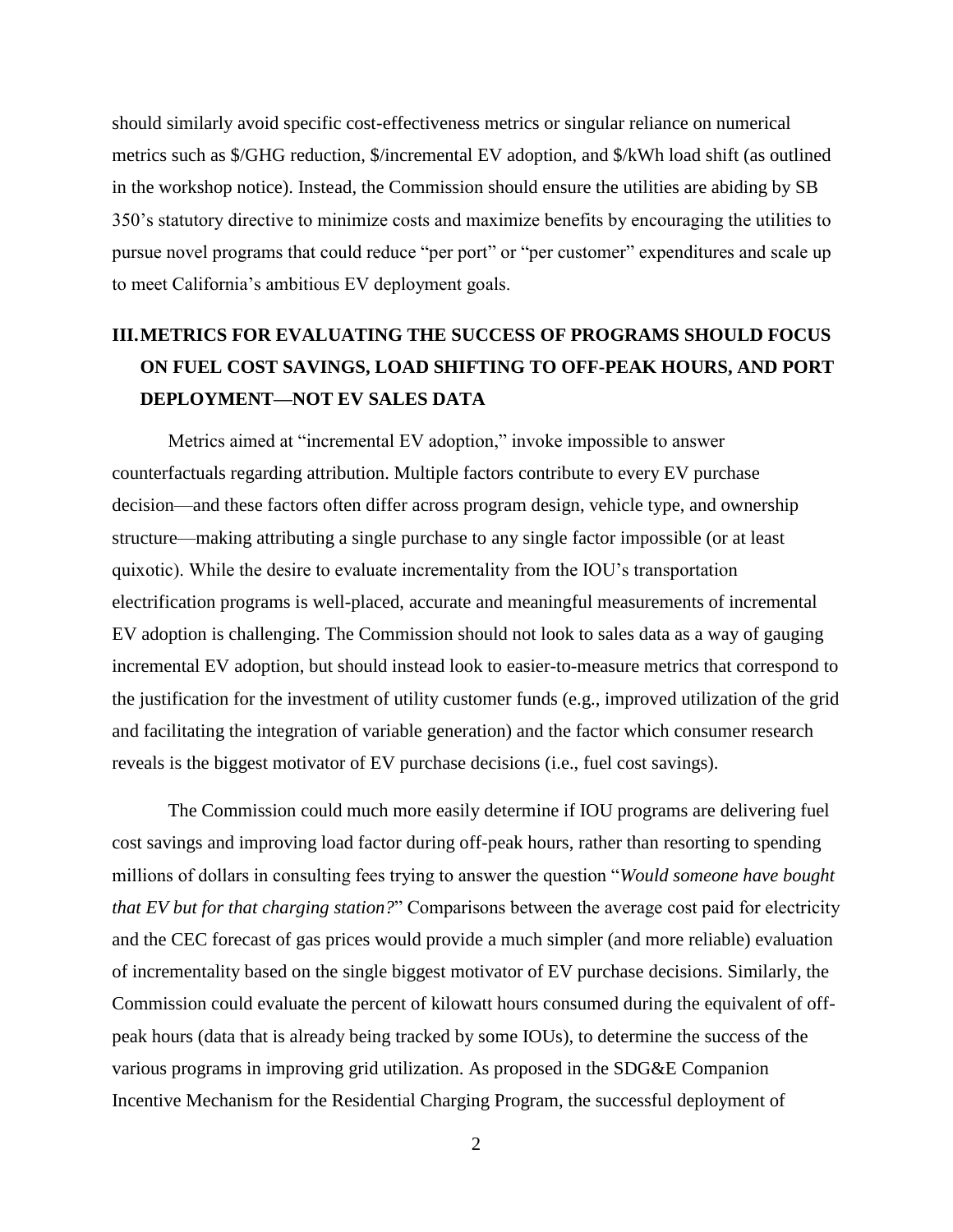charging ports during program implementation could be another beneficial metric for evaluation. This would allow the Commission to evaluate the success of various programs in advancing equity, by allowing the Commission to examine the percent of ports deployed in disadvantaged communities.

The Joint IOU Load Research reports demonstrate how metrics and data other than direct EV sales data can be used to evaluate the success of the IOU's transportation electrification programs. Data provided by previous Load Research Reports have been used to show that EVs are already putting downward pressure on rates. The Commission has appropriately directed the IOU's to continue filing annual Load Research Reports, and this will help provide yet another means of allowing stakeholder to track and evaluate program success.

#### <span id="page-5-0"></span>**IV.CONCLUSION**

NRDC, the Coalition of California Utility Employees, Greenlots, Siemens, eMotorWerks, EVBox Inc., the Alliance of Automobile Manufacturers, Environmental Defense Fund, and Plug In America thank the Commission for the opportunity to submit comments and to continue to engage in this critical effort.

/s/ Max Baumhefner Max Baumhefner /s/ Miles Muller Miles Muller Natural Resources Defense Council 111 Sutter Street, 21st Floor San Francisco, CA 94104 *mbaumhefner@nrdc.org mmuller@nrdc.org*

Dated: May 30th, 2019 Respectfully submitted,

/s/ Rachael Koss RACHAEL KOSS Adams Broadwell Joseph & Cardozo 601 Gateway Blvd., Suite 1000 South San Francisco, CA 94080 Attorneys for the Coalition of California Utility Employees *rkoss@adamsbroadwell.com*

/s/ Thomas Ashley Thomas Ashley **Greenlots** 777 S. Alameda Street, 2nd Floor Los Angeles, CA 90021 *tom@greenlots.com*

*[continued on next page]*